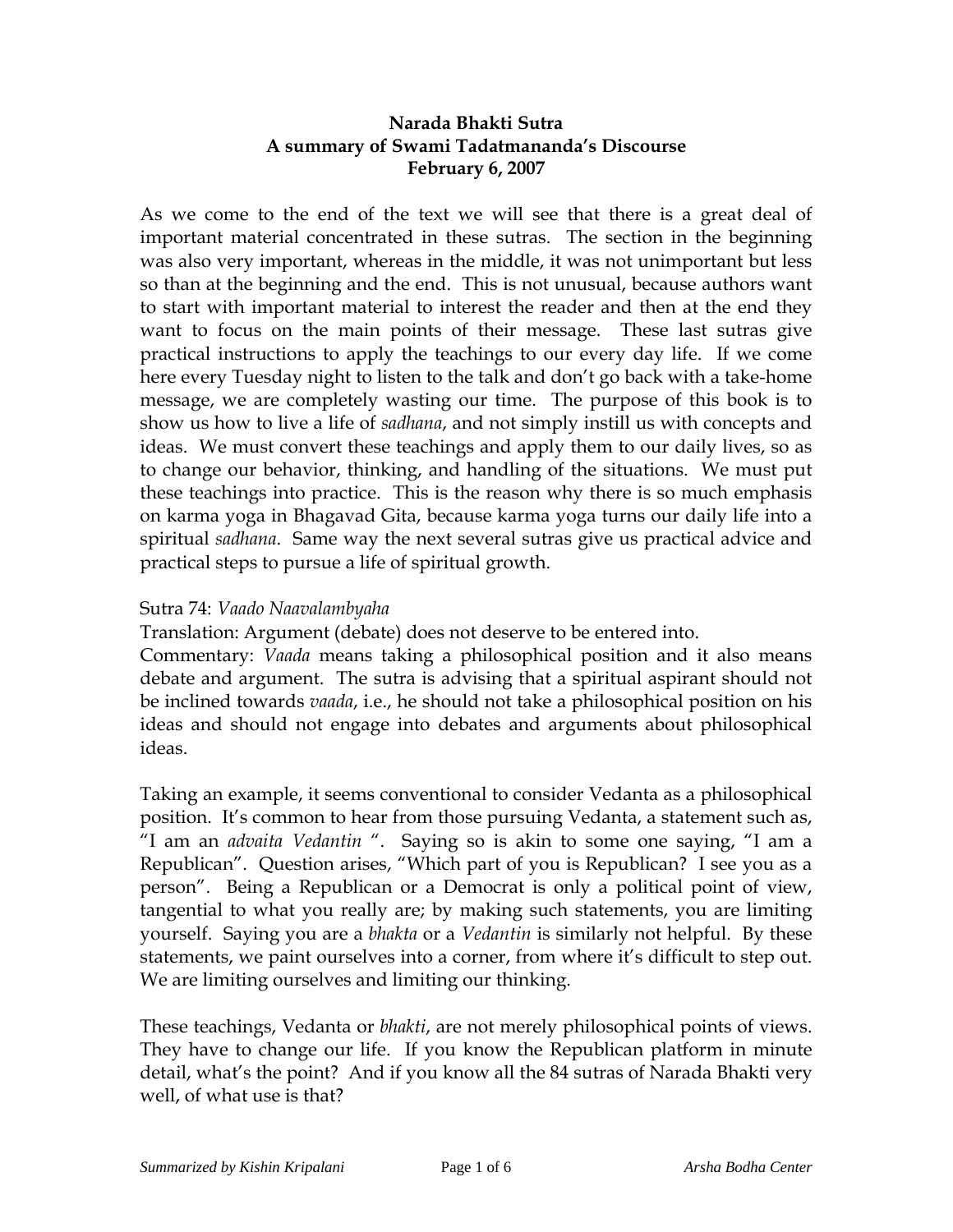*Vaada*, in the sense of debate or argument can be a problem for a spiritual aspirant. Swamiji reflected on his own situation, some 25years back. He had studied and learned about spiritual teachings in a traditional style, and he used to have several friends who were also very much interested in spiritual teachings. Knowing that he had learned the spiritual teachings under the guidance of a highly qualified traditional teacher, he had a sense of certain pride and smugness about his depth of knowledge. Thus, whenever there was a discussion on topics of such teachings, he would spiritedly engage in the debate and correct others based on what he was taught. This is *vaada*, i.e., arguing for the sake of debate. He realized this was immature and served no good purpose. If some one held a different position, and you felt that he was wrong, you are not going to change that person or his view point. He would question what authority you have so that he has to consider you as being right, and he being wrong? A situation like that only creates discomfort and discord and leads to further argument. It's harmful to take spiritual discussion to an argument. In casual conversations, it is best to avoid such discussions and debates, as it's not a wise thing to do. These debates become a contest of intellects-each one thinks in his way and thinks he is right.

The problem is that when we use our intellect to argue and debate about spiritual teachings, they take us away from God. Let us use the power of our intellect to bring us closer to God!

### Sutra 75: *Baahulya-avakaashatvaad aniyatatvaachcha*

Translation: Because of room for diversity and because of no reason being conclusive.

Commentary: This sutra amplifies what was said in the previous sutra that it is not proper to enter into a debate because people can have different viewpoints and there is no one single reasoning or logic that is the one and only conclusive reasoning. In spiritual life there is no one right way. Everything we have discussed before tells us how ancient *rishis* completely rejected any dogmatic approach. Many other religions would tell the followers what is the one and the only truth, what God is, and what exact teachings, prayers, rituals, and do's and don'ts to follow; and nothing else. *Rishis* embraced the attitude that there are many valid approaches to spiritual growth. People differ in their intellectual capacities and their inclinations. We are vastly different from each other. Hence, we have whole array of *sadhanas* and paths to address us individually. *Rishis* did not cast us all in one mold-thank goodness for that!

As an example of this multi-dimensional approach, there is a central doctrine in the Jain philosophy called "*siyaadvaada*", which maintains that nothing is singularly conclusive. If you ask, "Is this right? Is that right?" Based on the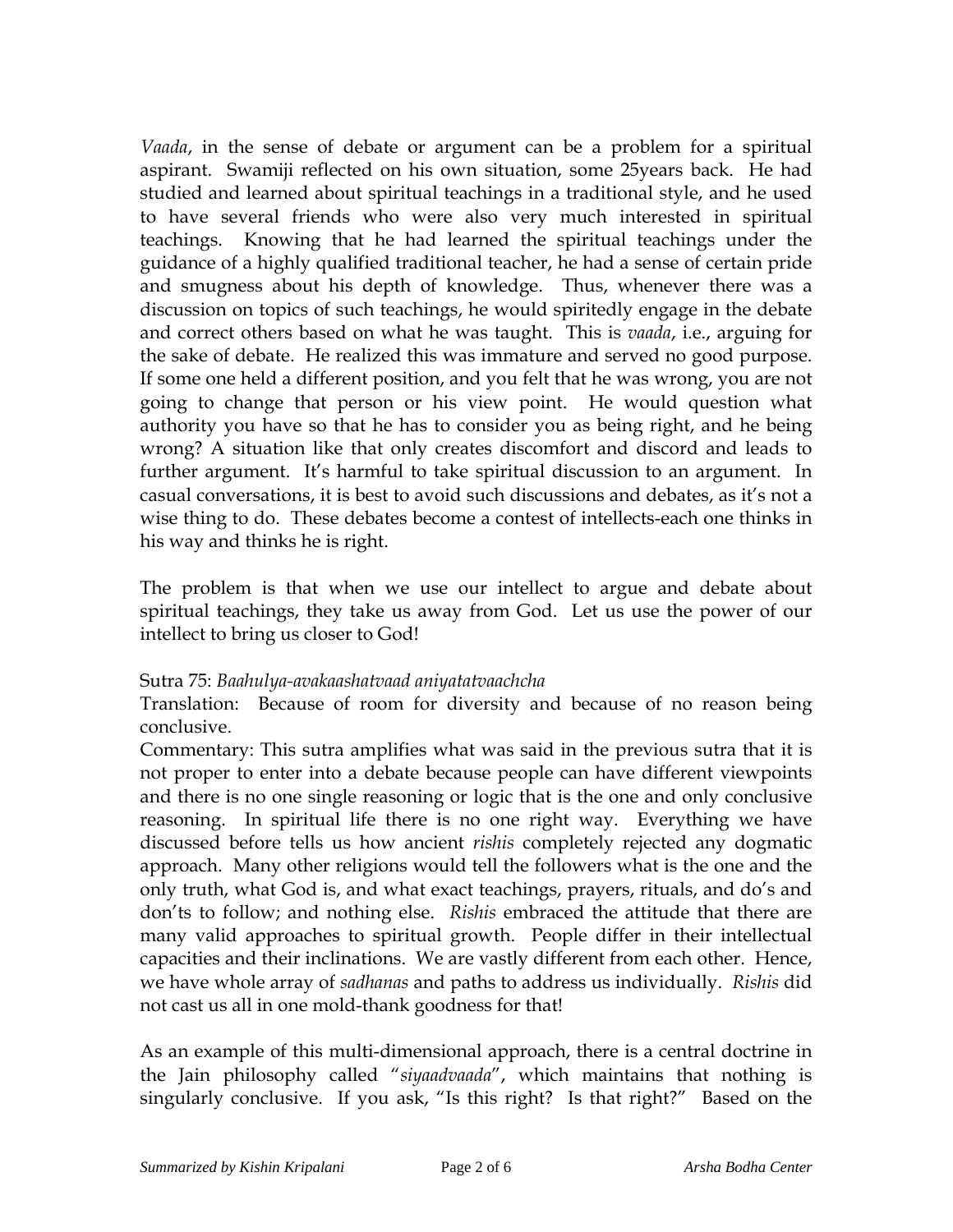doctrine of *siyaadvaada*, the answer to any such question will be, "It could be, or it might be"; showing that there are no dogmas and that there is room for other possibilities.

Some might object to such an approach because they want to know what's the right answer, what's the truth. It's a fact that the truth we seek is indeed one, but to think that there is one way to get to that truth is not correct. If there is a temple on the top of the mountain and you want to get there, you can go by any number of routes-you can go straight up, zigzag, from East or West, etc.-each of these approaches will get you to the peak of the mountain and to the temple.

That's what the sutra means by *avakaasha*; there is room for a variety views and they are all acceptable. That's how the Hindu tradition is! There is no need to cling on to your view and perceive others as wrong. So the best way to pursue spiritual life is to follow whatever leads you closer to God. Embrace that and set aside whatever comes in the way. You have complete freedom to follow the path of your choosing as long as it's a *dharmic* path (righteous way). *Adharma* will never take you closer to God. That's wrong.

To summarize, the last two sutras emphasize not to cling to your philosophical point of view; there is no rule that says there are no other ways to reach the goal

Sutra 76: *Bhakti-shaastraani mananeeyaani tat-udbodhaka-karmaani karaneeyaani*  Translation: Bhakti-scriptures should be reflected upon; practices that evoke *bhakti* must be performed.

Commentary: This sutra offers more of practical advice, by saying that scriptures on the topic of *bhakti* and devotion, etc. should be studied and reflected upon. Note that the sutra uses the word *mananeeya* and not *maananeeya*. *Maananeeya* means to be respected. Respecting scriptures is not the idea. If the Bhagavd Gita text is put on the altar and worshipped, it's not going to help much; may be a little bit only because worship is a good action. Instead the sutra is advising that the scriptures deserve our reflection upon them. Many of us have excellent books lying on untouched on our bookshelves. To make use them, we have to pick them up and read them. Similarly, we have to spend time with our scriptures. We have to stay with the scriptures a long time because it's easy to grasp the ideas and concepts, but we need to undergo a process of change; and that's the whole point.

All other actions related to staying with the scriptures and conducive to their reflections ought to be pursued. Because they will stimulate your understanding and lead you to knowledge. Listening to talks from qualified teacher is certainly an important way to achieve this aim. Reading by yourself is all right, but with a proper study with the guidance of a teacher, you will be amazed to see how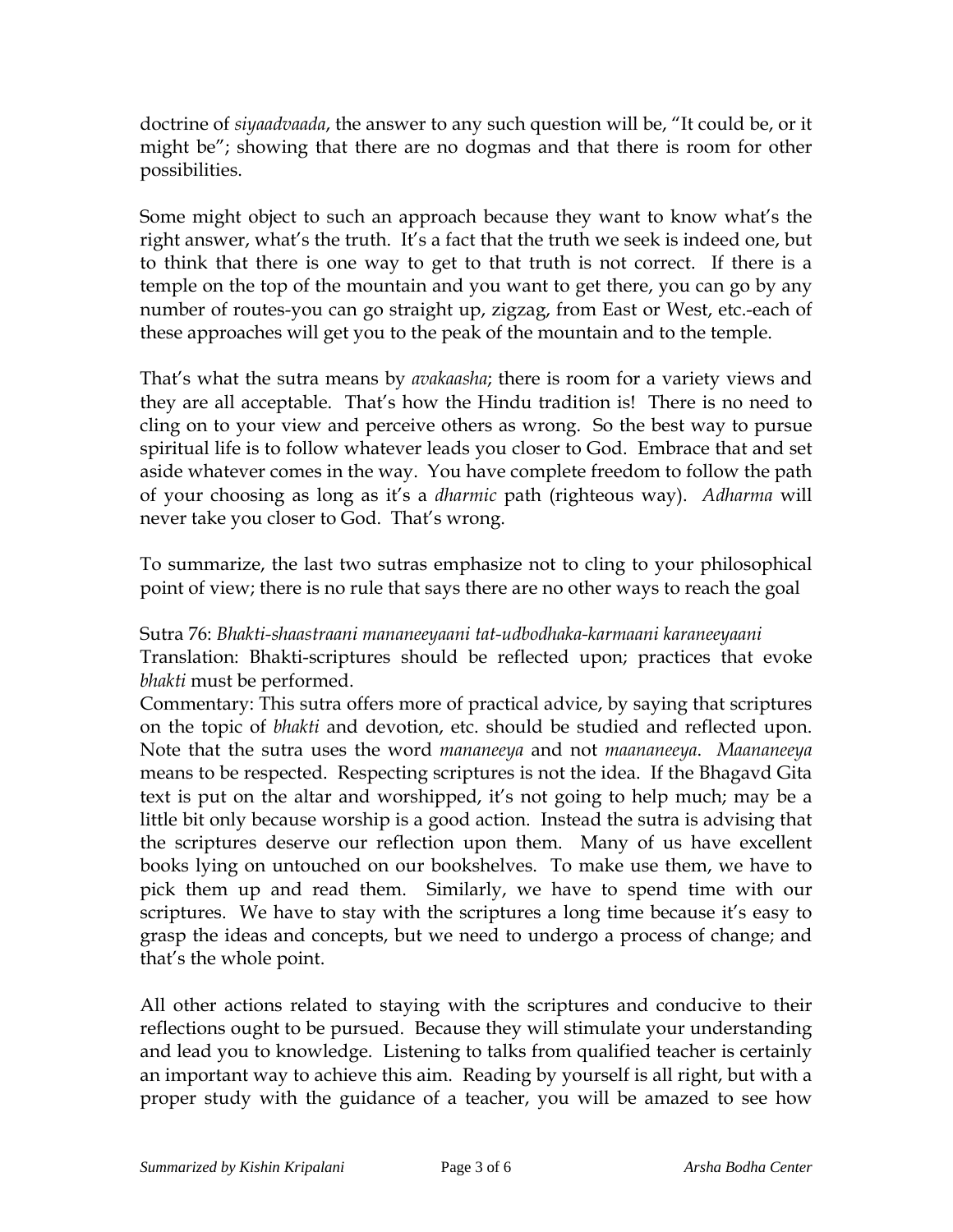much more you can learn and how vivid the teachings become. You realize how little you really understood, otherwise. This was exactly what Swamiji experienced personally; he discovered how much more was there to understand compared to reading by himself. It is much more advantageous to learn with proper guidance.

It's worth considering whether you should stick to one teacher and learn only according to teachings of one of many traditions that our religion provides, such as Vedanta, *Shaivism*, yoga, *bhakti*, etc. Conventionally, one follows one teacher and one of the traditions. Because in the beginning, if you listen to 10 different teachers of ten different traditions, you will find tremendous contradictions and will be totally confused. What really works is to get a solid understanding of one tradition and from one teacher. With that solid foundation of knowledge, you will be able to understand other teachings in a much better way, because you have a solid frame work of your knowledge, and you will be able to see where on that framework other teachings fit in. A bee can take nectar from many flowers, but all the nectar the bee gets is the same-there is no confusion about that. But gaining spiritual knowledge is like digging a well. If you keep on digging many wells and stop each time before you hit the water, you will have dug many shallow wells without getting water. If you keep on going from one teacher to the other, you will similarly miss getting the proper understanding. Once you have the full understanding, you can then easily make the sense of other teachings. Understand the principles of one tradition, like *advaita* Vedanta and then study other schools of thought-you will develop a finer appreciation for other traditions and find them valuable. After his 3-year study with Pujya Swami Dayananda and being well established in the Vedantic tradition, Swamiji found the teachings Buddhism and of Christian mystics as being profound and beautiful; something that would not have been possible without having properly understood *advaita* Vedanta.

Sutra 77: S*ukha-dukha-ichha-laabha-aadi-tyakte kaale prateekshamaane kshanaardhamapi vyartham na neyam*.

Translation: Having given up pleasure, pain, desire, gain, etc., at that time don't even waste half a second

Commentary: When you have reached a stage where you have given up pursuit of pleasure, you are not running away from unhappiness or pain, not fulfilling desires, and pursuing any gains for selfish goals, at that point you have gained enlightenment. But while you are waiting to reach this stage, you should not waste even half a second without pursuit of spiritual growth. This may seem like an exaggeration, but it's not, if you understand the concept of karma yoga. Spiritual journey is the most challenging and the loftiest goal of life. How much effort should that require? Going to California takes effort, going to India takes more effort, and reaching the moon takes even greater effort. But all those are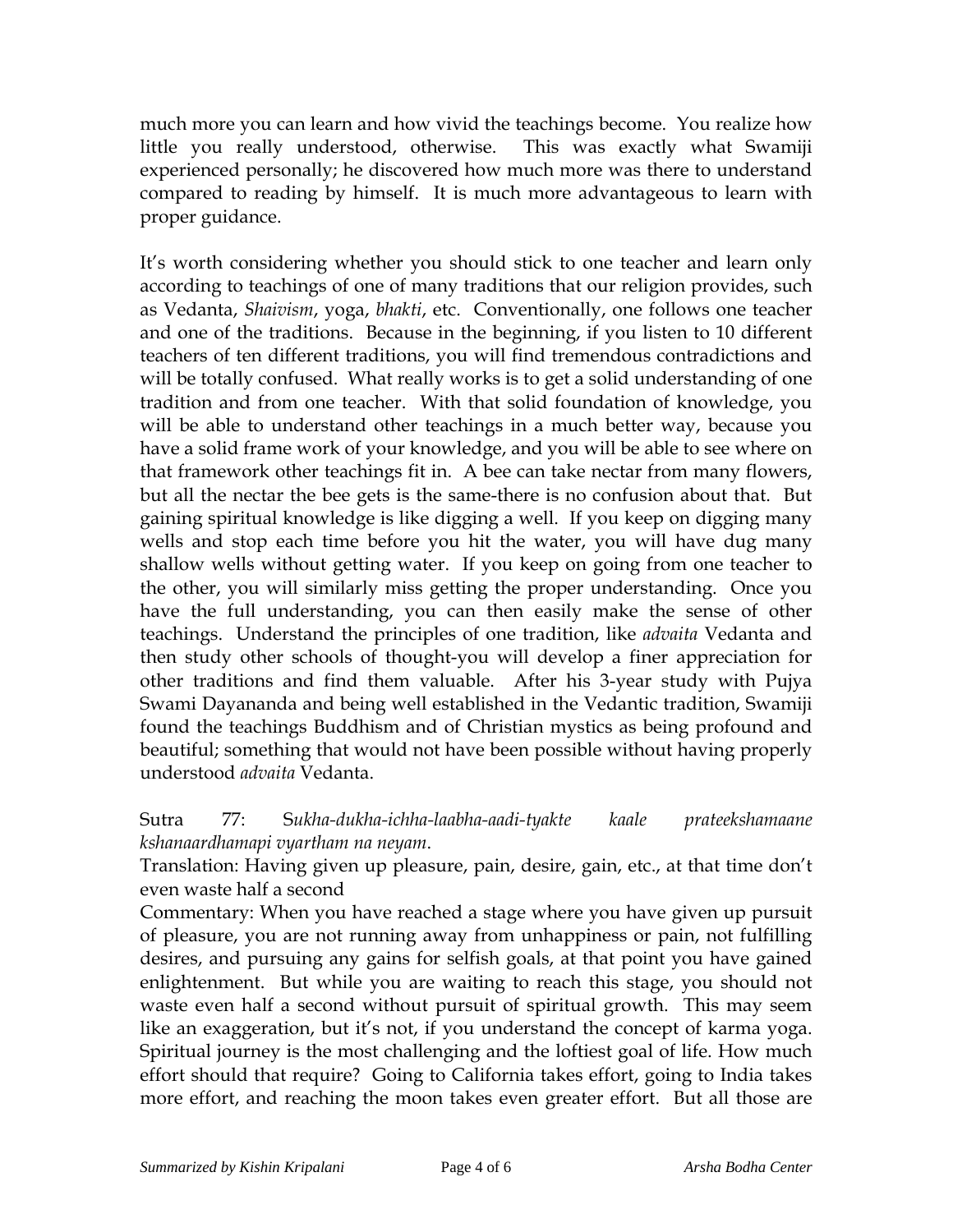finite goals and an appropriate amount of effort will get you to that goal. Spiritual journey is the highest goal and it will take the highest effort; in fact it requires full-time commitment. Meaning that you have to be pursuing this goal non-stop, 24 hours a day, seven days a week. This can be done! It can be a problem when we compartmentalize life into religious activities and secular activities. With this separation, there is no hope whatsoever to reach the goal of enlightenment. That's why the sutra emphasized not to waste even half a second. As a metaphor, consider that a real *sadhu* does not play a sitar but only plays an *ektaara*; (imagine Narada *muni*). Sitar, which has many strings, represents many goals, whereas a *sadhu*, with one single string and one single note, is completely focused on a single goal. Reaching enlightenment is an extraordinary goal that requires an extraordinary effort,

# Sutra78: *Ahimsaa-satya-shaucha-dayaa-aastikya-aadi-charitrayaani paripaalaneeyaani*  Translation: Virtues like non-injury, truth, purity, compassion, belief, etc., should be cultivated and preserved

Commentary: Here we have been given a set of values as listed in the sutra; i.e., ahimsa, truth, etc. which should be cultivated and practiced in the life of a *saadhika*. It seems like we have been given a set of commandments, just as the 10 commandments are given in the Bible to the practitioners. But note how different the approach is. As such, every tradition has moral and ethical values that are to be practiced. But the orientation in which they are given is very different. In the Abrahamic religions (Christianity, Judaism, and Islam), the common approach among all three religions is that if you don't follow these commandments or values, you are doomed to hell and you will suffer. In our Vedic culture, the approach is very pragmatic. We are told to follow these values because they are good for us. These values define dharma and are universal values. They are the order of the universe. As Pujya Swami Dayananda Sarswati would say, if you rub against dharma (order) it will rub you back harder and you will get hurt. If you rub your arm vigorously against a rough bark of the tree, the tree will not have much problem but you will certainly have a bleeding arm. This is what happens when you go against dharma. *Rishis* tell us, if you want happiness, freedom from conflict, peace and contentment, consider following these values; follow dharma. Following dharma contributes to spiritual growth. It's easy to see that: if you are engaged in a life of extreme stress, conflict, friction and fighting, how much energy will you have left for spiritual growth? Whenever you do something wrong it creates a conflict with some one; and at the least it creates inner conflict that robs you of your peace of mind.

Thus the message of the sutra is to follow the basic principles by following the virtues that are described.